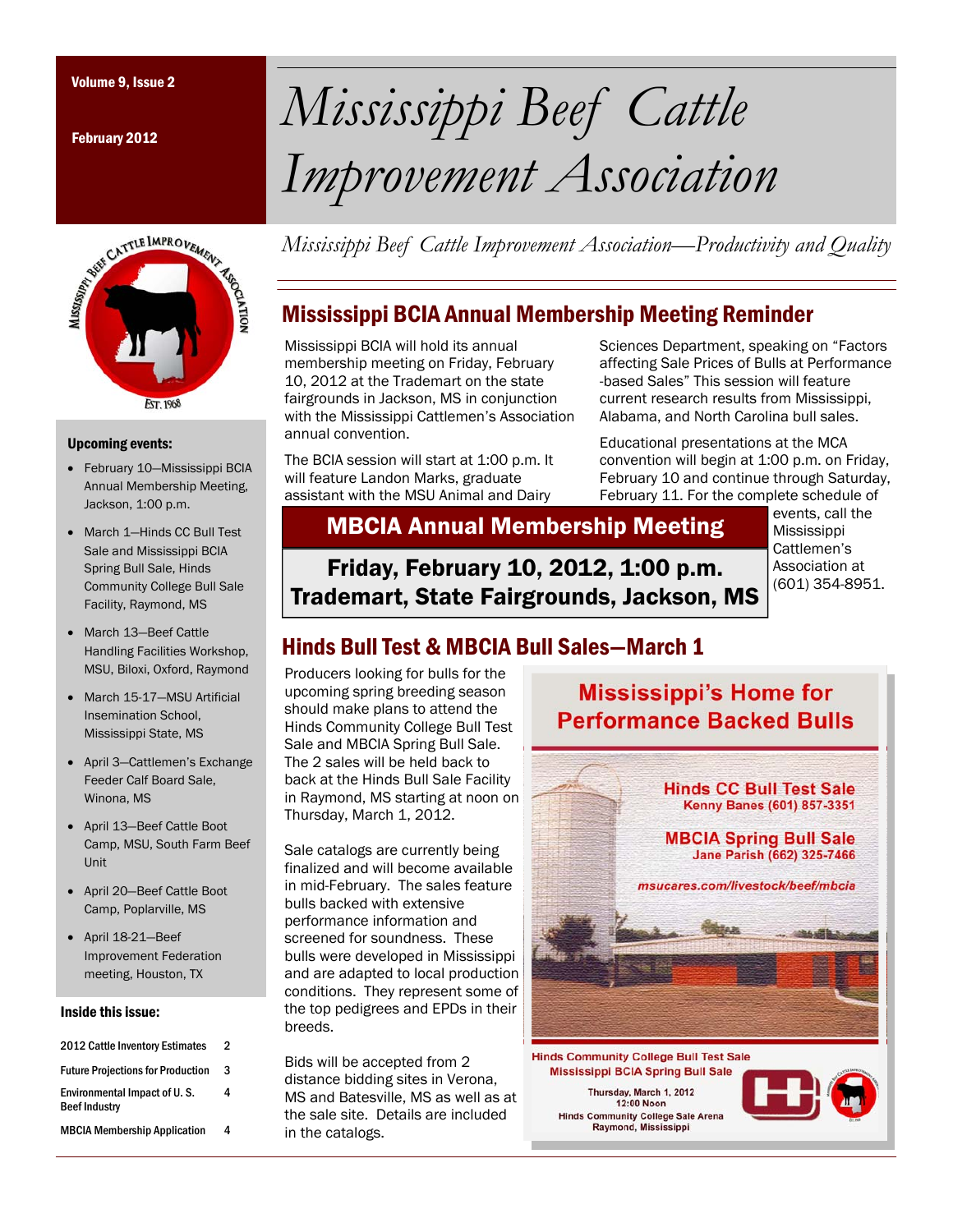

Rises in beef cow replacement heifer, feeder heifer, steer, and lightweight calf inventories resulted in an increase in Mississippi cattle inventory over the last year.

2012 Cattle Inventory Estimates Released

**Cattle Inventory - United States: January 1** 

The U.S. Department of Agriculture (USDA) National Agricultural Statistics Service (NASS) released the January Cattle Inventory Report on January 27, 2012.

#### United States cattle inventory estimates

- $\bullet$  U.S. cattle inventory declined by 2 percent in 2011
- On January 1, 2012, all cattle and calves in the U.S. totaled 90,788,500 head

#### Mississippi estimates (cont.)

- Milk cows that have calved, at 14,000 head, were down 7 percent.
- All heifers 500 pounds and over at 125,000 head, were up 21 percent
- Beef cow replacement heifers at 82,000 head, were up 15 percent
- Milk cow replacement heifers at 7,000 head, were unchanged



#### Mississippi cattle inventory estimates

- Mississippi January cattle inventory was up 6 percent from last year
- On January 1, 2012, all cattle and calves in the U.S. totaled 90,788,500 head and in Mississippi totaled 950,000 head
- All cows and heifers that have calved, at 500,000 head, were down 2 percent from the year before
- Beef cows that have calved, at 486,000 head, were down 2 percent
- Other heifers at 36,000 head, were up 44 percent
- Steers weighing 500 pounds and over at 61,000 head, were up 27 percent
- Bulls weighing 500 pounds and over at 39,000 head, were unchanged
- Calves under 500 pounds at 225,000 head, were up 13 percent
- The 2011 calf crop is estimated at 385,000 head, down 4 percent from 2010

*"…Despite declines in the size of the U.S. herd, Mississippi January cattle inventory was up 6% from 2011."* 

**Million head**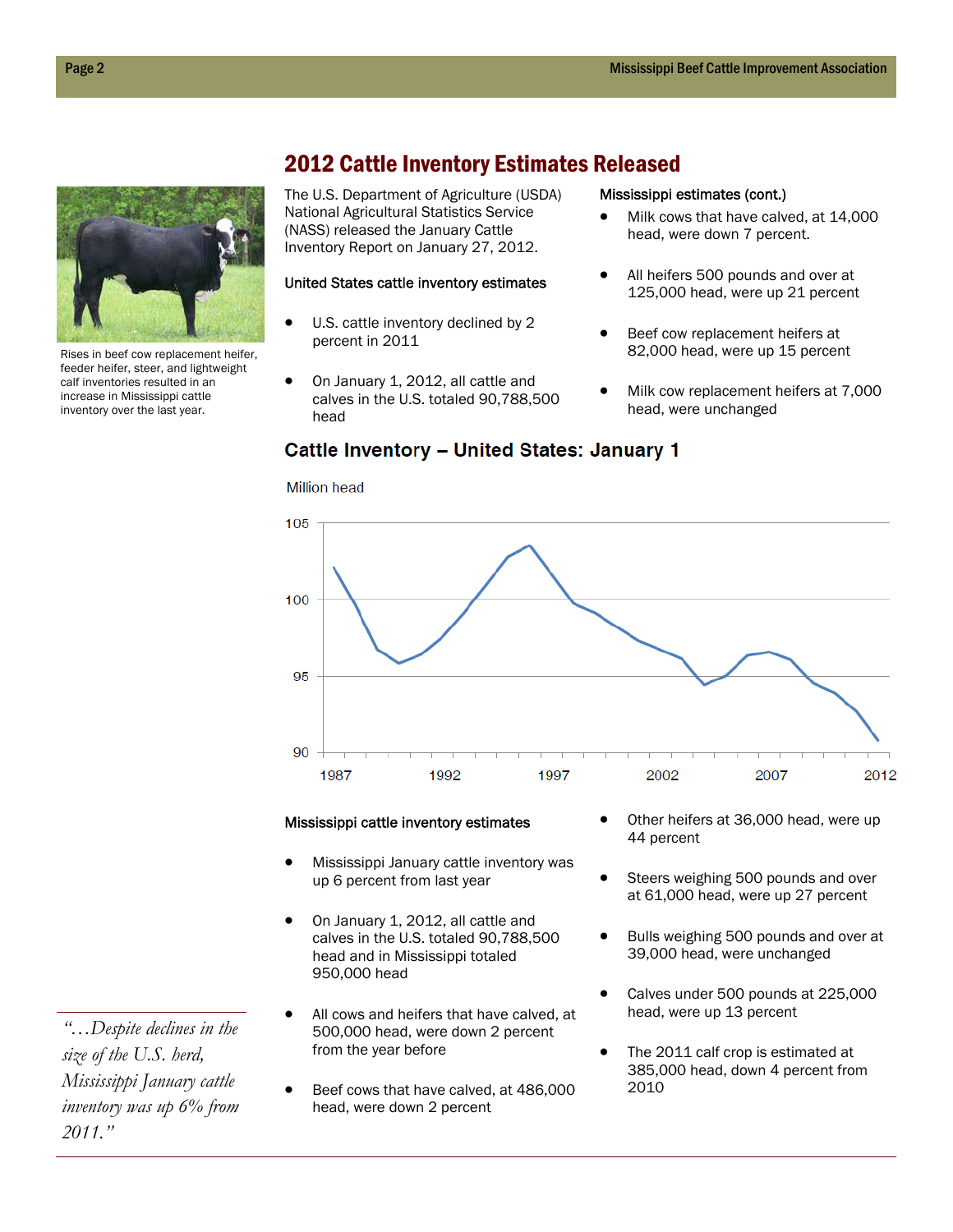### Future Projections for U.S. Cattle and Beef Production

The USDA Economic Research Service predicts the following:





 Reduced inventories and heifer retention during 2011 are expected to lead to reduced beef production through 2012. Beef production then rises in the remainder of the projection period as strengthening returns support herd rebuilding. Beef cow numbers rise from about 31 million head at the beginning of 2011 to over 34 million by 2020. The total cattle inventory drops below 92 million head before expanding to about 96.7 million at the end of the projection period. Rising slaughter weights also contribute to the longer term expansion of beef production. Although feed prices decline from current levels, continued historically-high feed costs result in stocker cattle remaining on pasture to heavier weights before entering feedlots.



• Prices in the livestock sector are projected to generally rise over the projection period, reflecting a moderate pace of expansion combined with improving domestic and export demands.



U.S. per capita meat consumption

- Moderate near-term changes in production in the livestock sector, along with projected gains in meat exports, result in higher consumer prices and lower per capita consumption. Annual average consumption of red meats and poultry falls from over 221 pounds per capita in 2004-07 to about 203 pounds in 2012 and 2013. As production increases over time, per capita consumption of red meats and poultry resumes growth, but only rises to about 216 pounds by 2020.
- Per capita beef consumption declines through 2013, before rising moderately through 2020. The initial decline reflects continuing reductions in beef production through 2012 coupled with expanding exports. However, as beef production increases in later years, per capita consumption grows.

#### U.S. meat exports

**Billion pounds** 



 The projected rise in U.S. meat and poultry exports over the next decade reflects the resumption of global economic growth, a depreciation of the U.S. dollar, and continued foreign demand for selected cuts and parts from the large U.S. market. As a result, exports account for a larger share of U.S. meat and poultry use, although